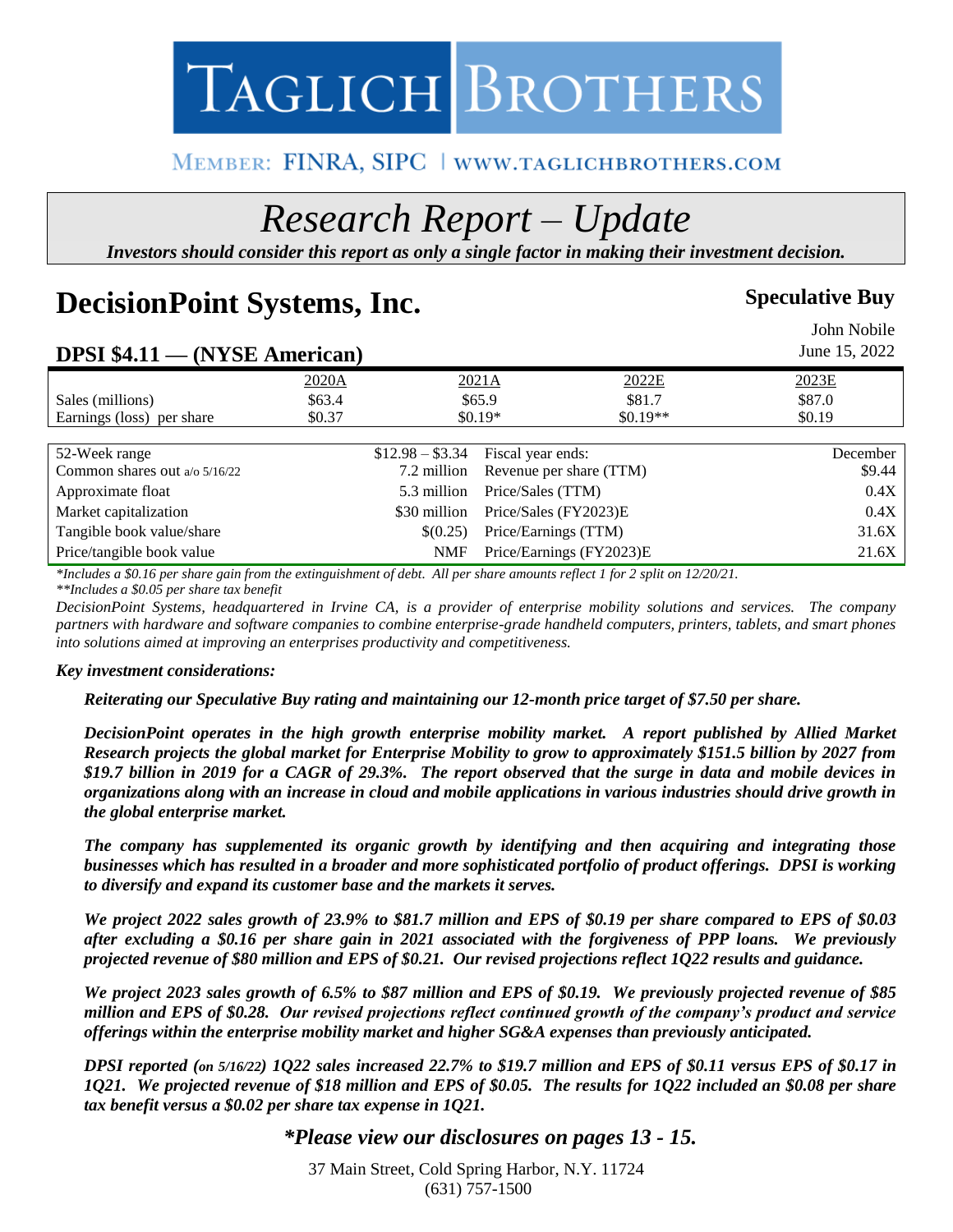#### *Recommendation and Valuation*

We are reiterating our **Speculative Buy** rating of DecisionPoint Systems, Inc. and maintaining our 12-month price target of \$7.50 per share.

DecisionPoint operates in the high growth enterprise mobility market. A report published by Allied Market Research projects the global market for Enterprise Mobility to grow to approximately \$151.5 billion by 2027 from \$19.7 billion in 2019 for a CAGR of 29.3%. The report observed that the surge in data and mobile devices in organizations along with an increase in cloud and mobile applications in various industries should drive growth in the global enterprise market.

The company has supplemented its organic growth by identifying and then acquiring and integrating those businesses which has resulted in a broader and more sophisticated portfolio of product offerings. DPSI is working to diversify and expand its customer base and the markets it serves.

We are valuing shares of DPSI using an EV/EBITDA multiple instead of a P/E multiple going forward to better reflect the company's robust cash flows and minimal debt position.

DPSI currently trades at an EV/EBITDA multiple of approximately 13X. Applying an EV/EBITDA multiple of 13X to our 2023 EBITDA projection of \$3.6 million or \$0.47 per share, discounted for execution risk, we derive a twelve-month price target of \$7.50 per share.

#### *Business*

Headquartered in Irvine CA, DecisionPoint Systems is a provider of enterprise mobility solutions and services. The company partners with hardware and software companies to combine enterprise-grade handheld computers, printers, tablets, and smart phones into solutions aimed at improving an enterprises productivity and competitiveness.

DecisionPoint's software portfolio includes its Mobile Conductor Platform which provides a direct store delivery solution to the wholesale distribution market via its proof-of-delivery and route accounting applications. DPSI's ViziTrace platform provides customers with the ability to integrate radio frequency identification (RFID) technology into existing workflows. The company's managed services provide customers a way to implement, manage, monitor, and maintain all these technologies for the lifetime of the implementation, while supporting and augmenting customer's IT teams.

Acquisitions have played a significant part in DPSI's growth strategy. In June 2018, DPSI acquired Royce Digital Systems, Inc., a provider of enterprise print and mobile technologies, deployment services and on-site maintenance. In December 2020, DPSI acquired ExtenData Solutions, LLC, a provider of software product development, mobile computing, identification and tracking solutions, and wireless tracking solutions for enterprise mobility. In 1Q22, DPSI acquired Advanced Mobile Group, LLC, and Boston Technologies. These acquisitions strengthen DPSI's position in the transportation and direct store delivery markets.

#### *Products and Services*

DecisionPoint offers mobile data collection devices such as tablets, computers, and vehicle mount computers (see picture at top right on next page), which can help organizations significantly improve efficiency to help meet customer expectations for speed and accuracy. The company also offers ruggedized mobile data collection solutions designed to perform in the most demanding environments.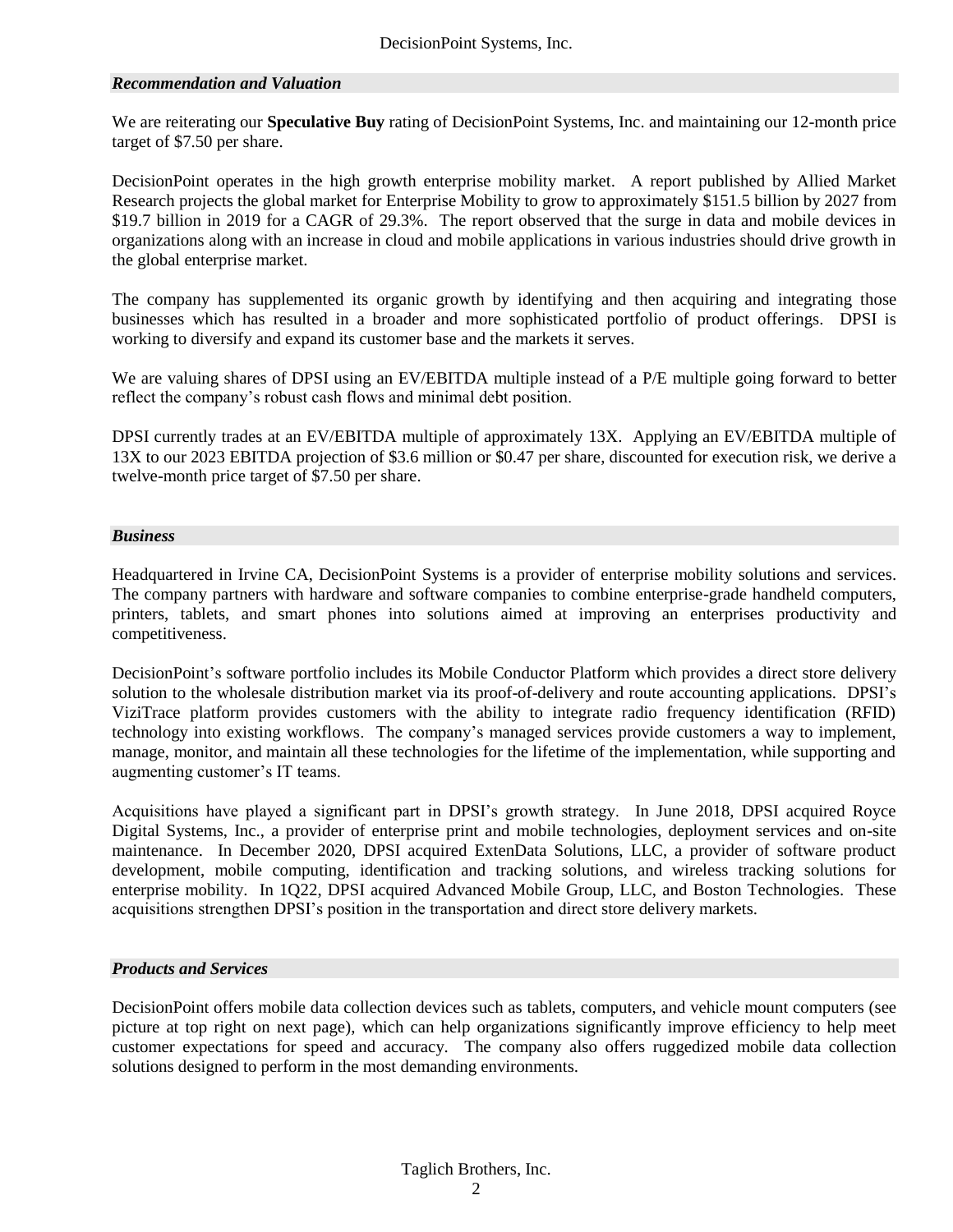DecisionPoint offers wearable computers, barcode scanners, and accessories that enable hands-free operation for increased operational flexibility, improved ergonomics, and safety. The company's barcode equipment, systems, and supplies are designed to work even with damaged barcode labels.

The company's offerings include software for direct store delivery management, electronic proof of



delivery, and yard management to effectively track, monitor, and manage cargo from when it enters a location to when it leaves. DecisionPoint also offers custom mobile application software to meet the unique requirements a customer may have.

The company's professional services include consulting, staging, deployment, installation, repair and customer specified software customization. DecisionPoint also offers hardware and software maintenance support.

DecisionPoint's Mobile Device Management offering allows for remote management of thousands of devices in a single interface and provides full visibility and reporting of those devices, including barcode equipment and systems. The company's OnPoint<sup>TM</sup> Service Hub is a real-time asset management and tracking information portal that provides customers with a 24/7 view of their technology assets being managed by DecisionPoint (see example below). DecisionPoint also offers "as a service" models that include devices, services, software and consulting in which customers pay a recurring monthly fee.



#### *Enterprise Mobility Market*

According to a report by Market Research Future<sup>1</sup>, the global market for BYOD and Enterprise Mobility is expected to grow from \$39 billion in 2017 to \$94.4 billion by 2023, for a compound annual growth rate (CAGR) of approximately 15.9% during the forecast period (see chart at top right on next page). The BYOD (bring your own device) & enterprise mobility market enables employees to use their personal devices such as tablets,

#### Taglich Brothers, Inc.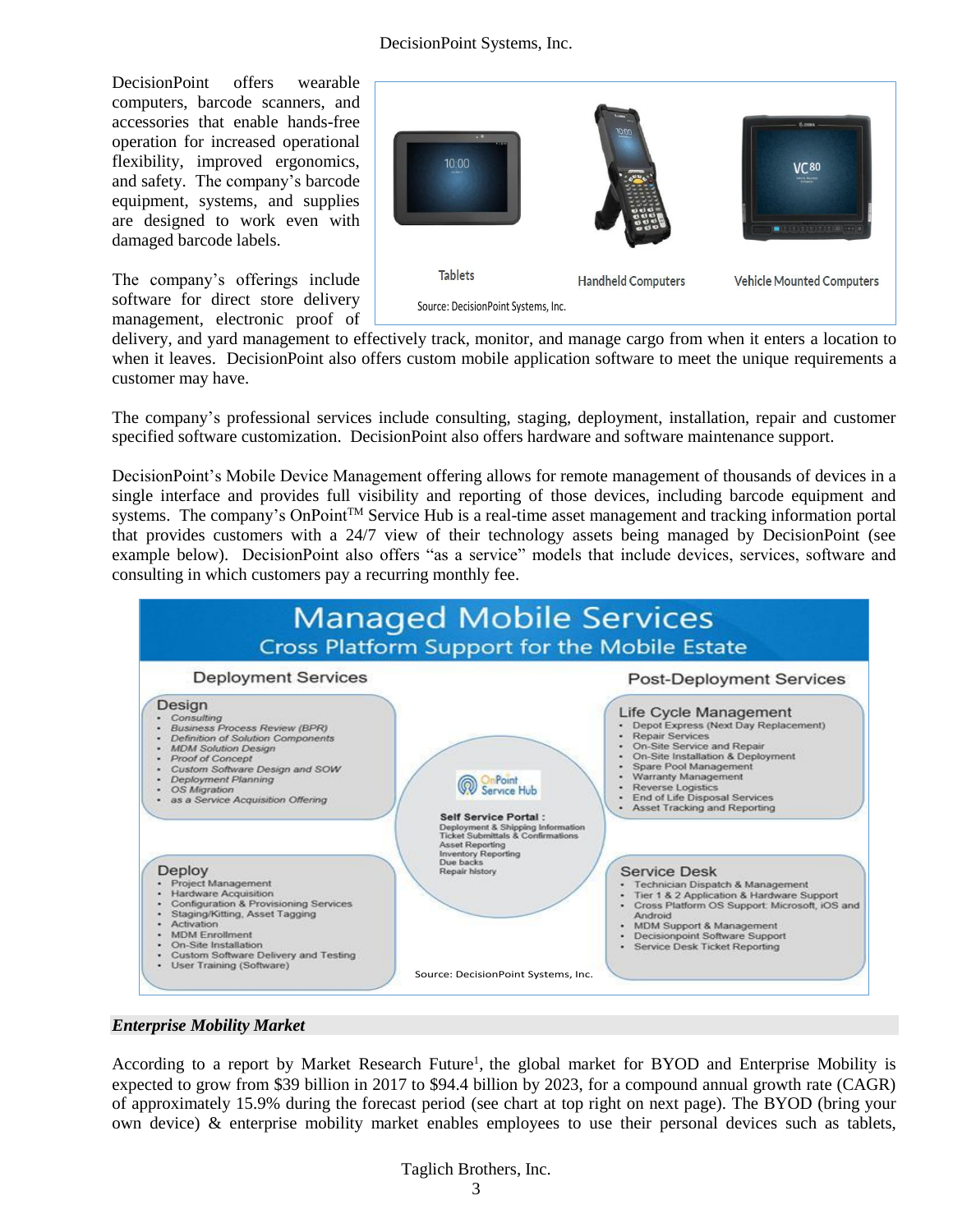smartphones, and laptops for professional purposes. Increased productivity, employee satisfaction, and reduced hardware costs are considered to positively impact a company, its employees and drive overall market growth.

The Market Research Future report projects the global BYOD and Enterprise Mobility market is likely to show significant growth, as small and medium size enterprises adopt cloudbased services. Reduced hardware costs, increased penetration of smartphones and the rising demand for enterprise mobility software in large enterprises are also driving growth in the BYOD and enterprise mobility market.



High demand for BYOD and Enterprise Mobility solutions from various sectors such as energy and utility, healthcare and life sciences, media and entertainment, retail and consumer goods, IT and telecommunication, and transportation and logistics are expected to help drive strong growth. Significant opportunities in this market are expected in North American and Europe, attributed to the growing cloud-based applications in these regions. Also, the Asia-Pacific region is expected to account for a major share of growth during the forecast period.

A report published by Allied Market Research<sup>2</sup> estimates that the global market for Enterprise Mobility was approximately \$19.7 billion in 2019 and is projected to grow to approximately \$151.5 billion by 2027 for a CAGR of 29.3%. The report observed that the surge in data and mobile devices in organizations along with an increase in cloud and mobile applications in various industries should drive growth in the global enterprise market.

The outbreak of the COVID-19 pandemic increased the trend towards remote working systems across the globe which in turn has accelerated the demand for enterprise mobility solutions among organizations. North America had the greatest market share in 2019 with more than one-third of the global enterprise mobility market.

A report published by Research and Markets<sup>3</sup> stated that user identity verification is important as corporate content and data is being accessed by multiple mobile devices. Enterprise Mobility Management (EMM) is emerging as a one stop solution for encryption, user authentication, anti-virus controls, and remote data/device access. EMM will play a major role in managing, streamlining, viewing, tracking, monitoring and securing all content, devices and apps of an organization ensuring that only authorized employees are able to access devices from anywhere at any time to enhance company productivity.

#### *Competition*

DecisionPoint's business is involved in automatic identification and data capture technology which refers to the methods of automatically identifying objects, collecting data about them, and entering them directly into computer systems.

- 1. <https://www.marketresearchfuture.com/reports/byod-enterprise-mobility-market-6699>
- 2. [https://www.prnewswire.com/news-releases/enterprise-mobility-market-to-reach-151-51-bn-globally-by-2027-at-29-3](https://www.prnewswire.com/news-releases/enterprise-mobility-market-to-reach-151-51-bn-globally-by-2027-at-29-3-cagr-allied-market-research-301469571.html) [cagr-allied-market-research-301469571.html](https://www.prnewswire.com/news-releases/enterprise-mobility-market-to-reach-151-51-bn-globally-by-2027-at-29-3-cagr-allied-market-research-301469571.html)
- 3. <https://www.researchandmarkets.com/reports/4804695/byod-and-enterprise-mobility-global-market#src-pos-1>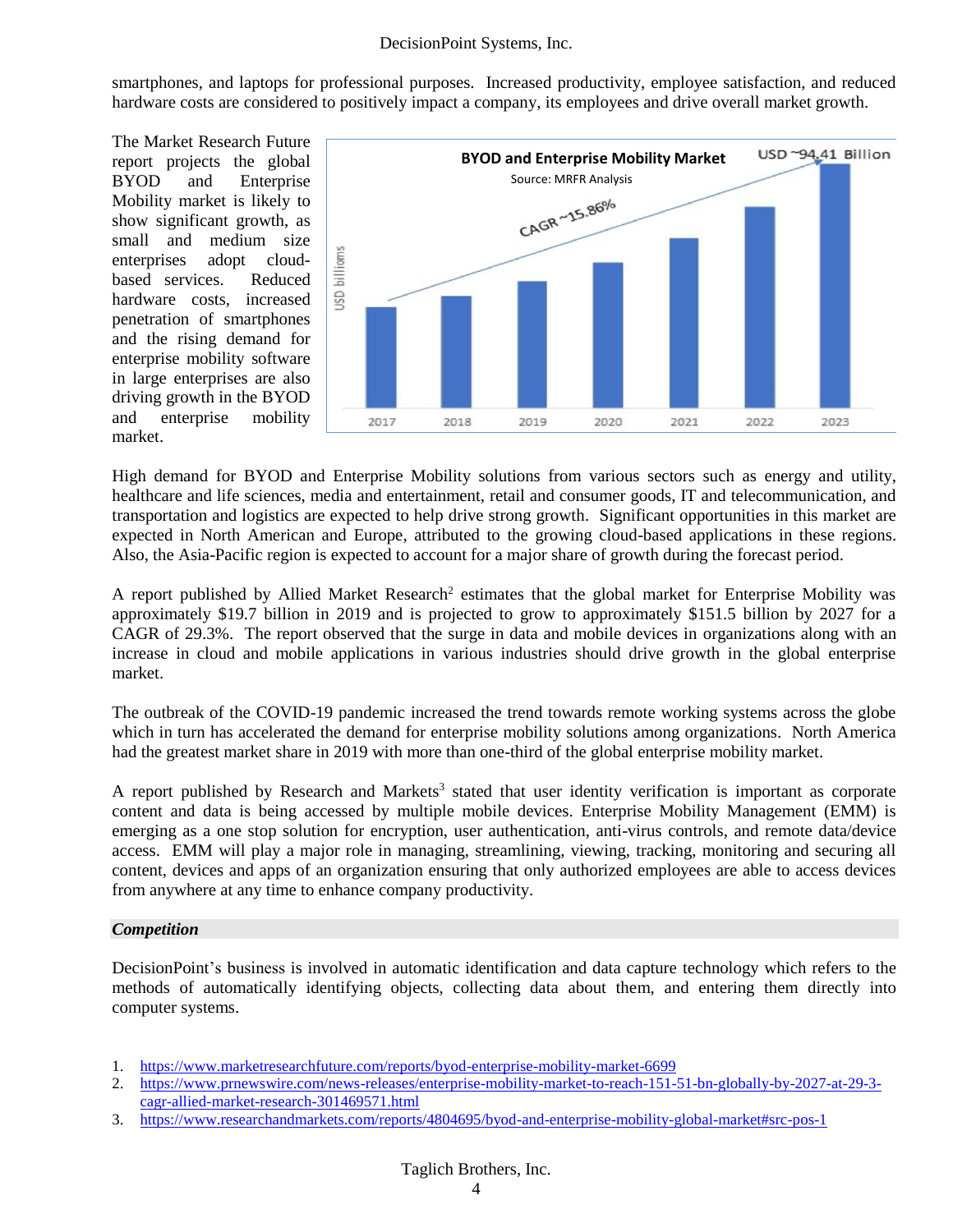The automatic identification and data capture (AIDC) business is one that is highly fragmented and covered by many competitors that range from a one-man shop to multi-billion-dollar companies. DecisionPoint attempts to separate itself from the competition with its expertise and ability to help a customer manage an entire project vs. buying a product.

The following companies are examples of competitors in the AIDC Industry: CDW, a provider of thousands of products as a general IT supplier, and Denali Advanced Integration, a full system integration company with services ranging from IT Consulting, Managed Services and Enterprise Mobility Solutions. Other competitors in the US are catalog and online equipment resellers that offer end-users deeply discounted, commodity-oriented products; however, they typically offer limited or no maintenance support beyond the manufacturer's warranty.

#### *Strategy*

Acquisitions have been an important element of DecisionPoint's growth strategy and are expected to be in the future. The company has supplemented its organic growth by identifying, and then acquiring and integrating those businesses which has resulted in a broader, more sophisticated portfolio of product offerings while simultaneously diversifying and expanding its customer base and markets.

In 2019, much of DPSI's revenue growth was fueled by its June 2018 acquisition and integration of Royce Digital Systems and the company's increased focus on developing a complete managed services portfolio. The Royce acquisition expanded DecisionPoint's product portfolio with mission critical printers, consumables, and custom labels and a wide array of on-site professional services. Additionally, Royce provided new opportunities in healthcare which is incremental to the company's existing retail and logistics markets.

In December 2020, DecisionPoint acquired ExtenData Solutions whose products and services are synergistic and complimentary to those provided by the company. In February 2022, DecisionPoint acquired Advanced Mobile Group in an effort to expand its mobility-first enterprise solutions and service offerings, and to grow its capabilities in the mid-Atlantic region.

#### *Economic Outlook*

In April 2022, the International Monetary Fund (IMF) revised its global economic growth estimates to an increase of 3.6% for 2022 and 2023, down from its January 2022 projection calling for 4.6% growth in 2022 and 3.8% growth in 2023. The downward revisions primarily reflect the economic damage from the war in Ukraine resulting in elevated inflation and rising interest rates.

The IMF revised its economic growth estimate for the US to an increase of 3.7% for 2022 and 2.3% for 2023. In January 2022, the IMF projected US economic growth of 4% and 2.6% for 2022 and 2023, respectively.

The second estimate of US GDP growth (released on May 26, 2022) showed the US economy decreased at an annual rate of 1.5% in 1Q22, down from the 6.9% increase reported in 4Q21. The 1Q22 US GDP estimate primarily reflects decreases in inventory investment, exports, federal government spending, and state and local government spending.

#### *1Q22 Financial Results*

*1Q22* – Net sales increased 22.7% to \$19.7 million primarily due to higher hardware sales to three large enterprise customers and a \$2.2 million increase in overall net sales associated with Advanced Mobile Group which was acquired on January 31, 2022. Net income was \$854,000 or \$0.11 per share versus net income of \$1.3 million or \$0.17 per share. The results for 1Q22 included a \$637,000 or \$0.08 per share tax benefit versus a \$178,000 or \$0.02 per share tax expense in 1Q21. We projected revenue of \$18 million and net income of \$362,000 or \$0.05 per share.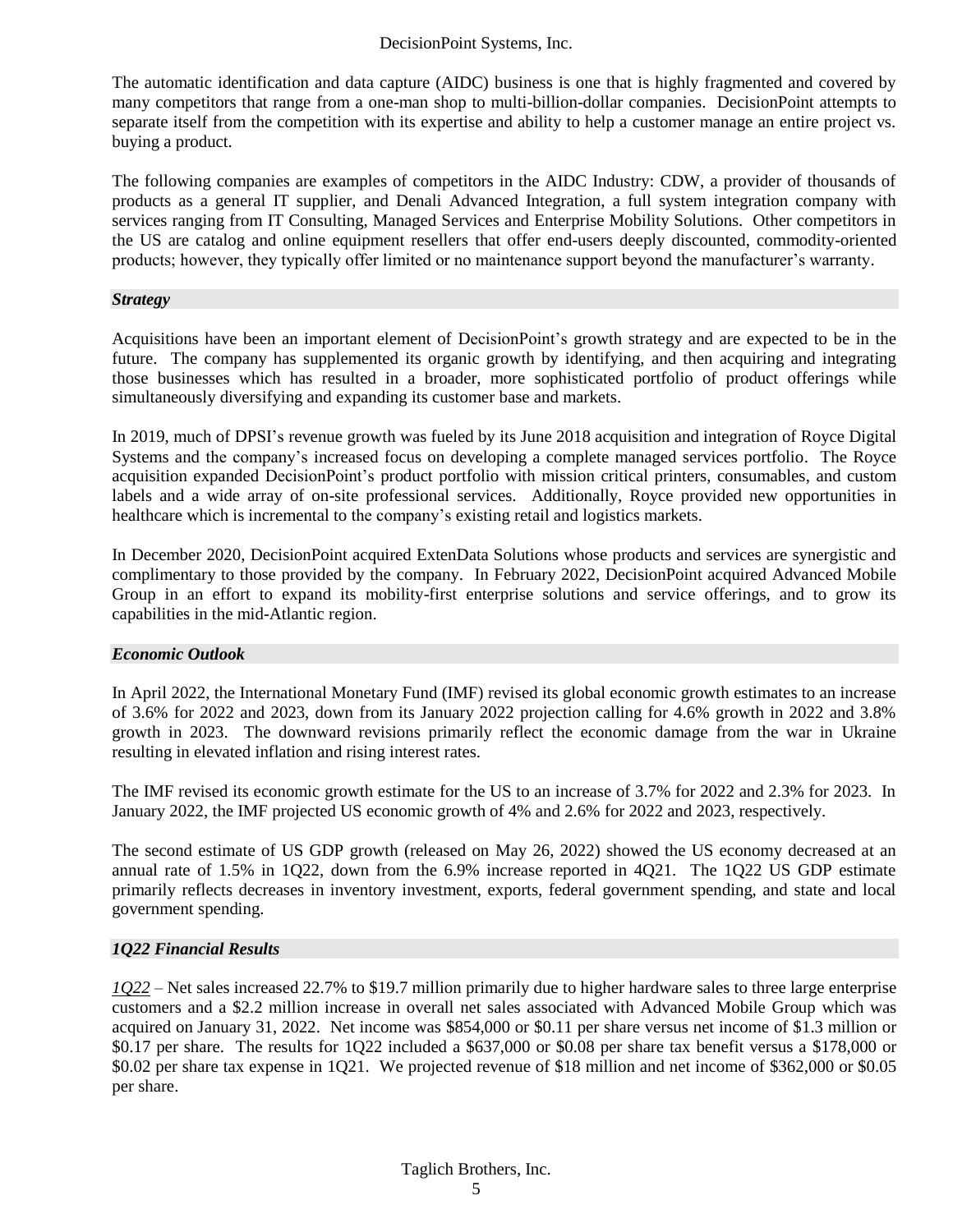Gross profit increased to \$4.7 million from \$3.8 million. Gross margins decreased to 23.7% from 23.9% while SG&A expenses increased to \$4.4 million from \$3.5 million resulting in operating income of \$238,000 versus \$329,000.

Interest expense decreased to \$25,000 from \$29,000 as a result of decreased debt levels.

#### *Liquidity*

As of March 31, 2022, the company had \$9.3 million cash, a current ratio of 0.9X, \$148,000 of debt (\$145,000 long-term), and shareholder's equity of \$13.9 million or \$1.93 per share.

In the first three months of 2022, cash provided by operations was \$11.7 million consisting of \$892,000 of cash earnings and a \$10.8 million decrease in working capital. Cash used in investing was \$4.9 million consisting of cash paid for acquisitions and capital expenditures. There were no cash from financing activities. Cash increased by \$6.8 million to \$9.3 million at March 31, 2022.

DecisionPoint has a \$9 million line of credit with MUFG Union Bank with a maturity date of July 31, 2024. The line of credit bears interest at the LIBOR rate plus 2.5% or a base rate offered by the bank. As of March 31, 2022, the company had no outstanding borrowings under the line of credit.

In August 2020, DecisionPoint received \$150,000 in connection with a promissory note from the SBA under the Economic Injury Disaster Loan (EIDL) program pursuant to the CARES Act. Under the terms of the EIDL promissory note, interest accrues on the outstanding principal at an interest rate of 3.75% per annum with a term of 30 years with equal monthly payments of principal and interest of \$731 beginning on August 27, 2021. As of March 31, 2022, the company had \$148,000 outstanding under this loan.

#### *Projections*

#### *Operations 2022*

We project sales growth of 23.9% to \$81.7 million and net income of \$1.5 million or \$0.19 per share (includes a \$0.05 per share tax benefit) compared to EPS of \$0.03 after excluding a \$0.16 per share gain in 2021 associated with the forgiveness of PPP loans. We previously projected revenue of \$80 million and net income of \$1.6 million or \$0.21 per share. Our revised projections reflect 1Q22 results.

Gross margins are projected to increase to 23.7% from 23.2% reflecting the January 2022 acquisition of Advanced Mobile Group.

SG&A expenses should increase to \$18.3 million from \$14.9 million to support sales growth. We project SG&A expense margins of 22.4% in 2022 compared to 22.7% in 2021.

We project minimal interest expense as the company should have paid off its debt. We project a \$418,000 tax benefit due primarily to the recognition of tax benefits associated with stock option exercise activity in 1Q22.

#### *Finances 2022*

We project \$14.8 million cash provided by operations should be derived from cash earnings of \$3.6 million and an \$11.2 million decrease in working capital. Cash used in investing of \$5.2 million should consist of \$750,000 of capital expenditures and \$4.5 million cash paid for acquisitions. Cash should increase by \$9.4 million to \$12 million at December 31, 2022.

#### *Operations 2023*

We project sales growth of 6.5% to \$87 million driven by continued growth of the company's product and service offerings within the enterprise mobility market. We project net income of \$1.5 million or \$0.19 per share compared to our projected EPS of \$0.19 in 2022 (includes a \$0.05 per share tax benefit). We previously projected revenue of \$85 million and net income of \$2.1 million or \$0.28 per share. Our revised projections reflect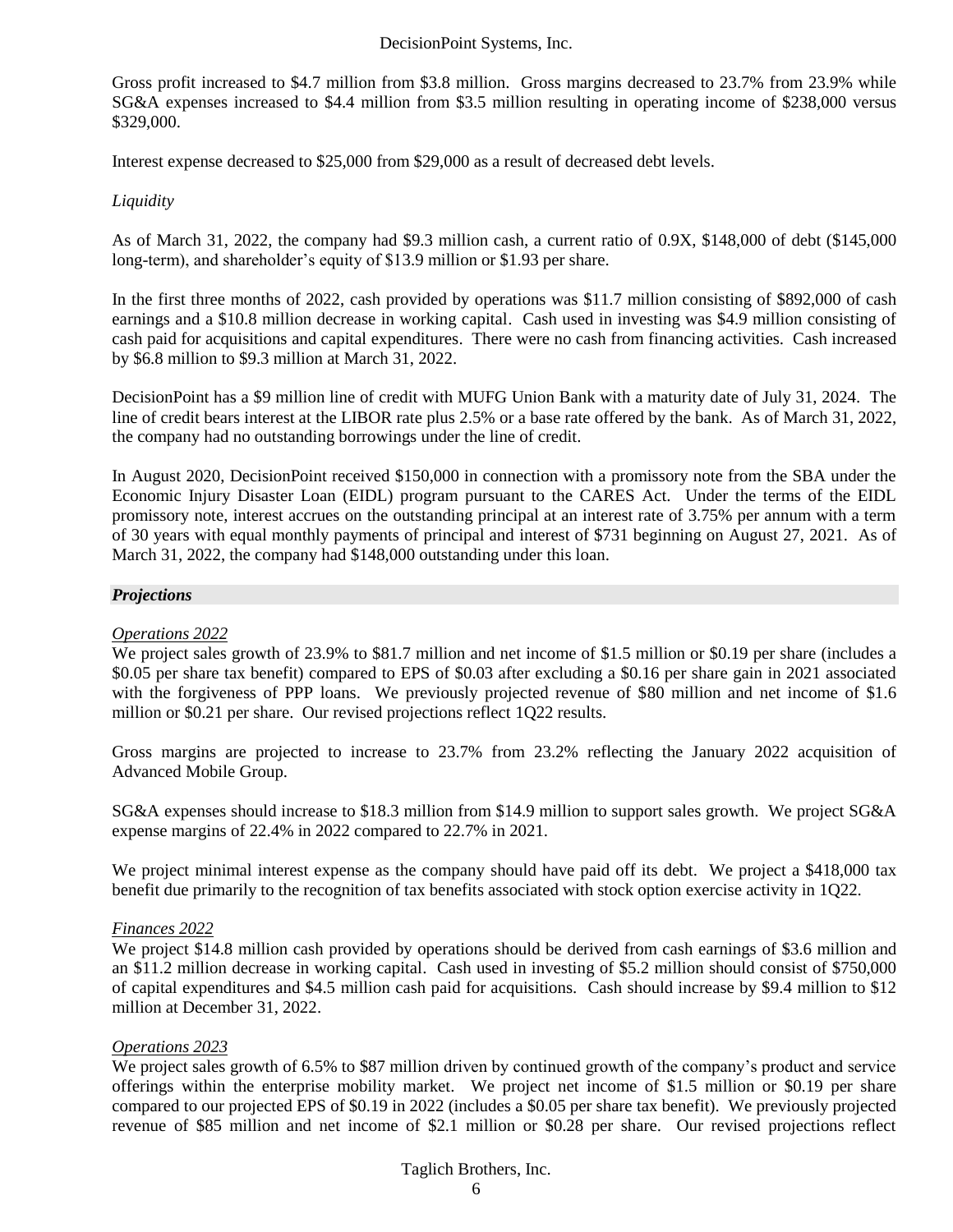continued growth of the company's product and service offerings within the enterprise mobility market and higher SG&A expenses than previously anticipated.

Gross margins are projected to increase to 23.9% from 23.7% projected for 2022 as higher margin service revenue makes up a greater percentage of total revenue.

SG&A expenses should increase to \$18.8 million from \$18.3 million to support sales growth. We project SG&A expense margins of 21.6% in 2023 compared to 22.4% in 2022.

We project no interest expense as the company should have no debt. Taxes are estimated at a rate of 26.5%.

#### *Finances 2023*

We project \$4.3 million cash provided by operations should be derived from cash earnings of \$4.1 million and a \$276,000 decrease in working capital. Cash used in investing of \$750,000 should consist of capital expenditures. Cash should increase by \$3.6 million to \$15.6 million at December 31, 2023.

#### *Risks*

In our view, these are the principal risks underlying shares of DPSI.

*COVID-19* –The COVID-19 pandemic has impacted and may continue to impact DPSI's business operations, including its employees, customers, partners, and communities, and there is substantial uncertainty in the nature and degree of its continued effects over time.

*Supply chain issues* – The company's 2021 results were impacted by supply chain issues which adversely affected product availability and resulted in supply-chain related hardware cost increases. While this has had an adverse impact on DPSI's short-term financial results, there can be no assurance that this will not adversely impact longterm financial results.

*Technological obsolescence* – Customer requirements for mobile computing products and services are rapidly evolving and technological changes in the industry occur rapidly. To keep up with new customer requirements and distinguish DPSI from its competitors, the company must frequently introduce new products and services and enhancements to its existing products and services. The company may not be able to launch new or improved products or services before its competition which could cause the company's business to suffer.

*Competition* – DPSI competes primarily with well-established companies, many of which have greater resources. Barriers to entry are not significant and start-up costs are relatively low, so competition may increase in the future. New competitors may be able to launch businesses similar to DPSI's and current competitors may replicate the company's business model. If the company is unable to effectively compete, it will lose sales to its competitors and revenues will decline.

DPSI's competitors include CDW, Denali Advanced Integration, and other companies in the automatic identification and data capture (AIDC) industry.

*Dependence on a small number of customers* - A significant portion of DPSI's revenue is dependent upon a small number of customers. The company had two customers who represented 24% of its revenue for 2021. The loss of a significant customer could have a material adverse impact on the company.

*Dependence on key wireless carrier relationships* – DPSI has established key wireless carrier relationships with Sprint, T-Mobile, and Verizon. The company has an informal arrangement with these carriers pursuant to which they provide DPSI referrals of end users interested in field mobility solutions, and DPSI, in turn, provides solutions which require cellular data networks. The company does not have any binding agreements with these carriers. If these carriers were to terminate or materially reduce their business relationships with DPSI, its operating results would be materially harmed.

#### Taglich Brothers, Inc.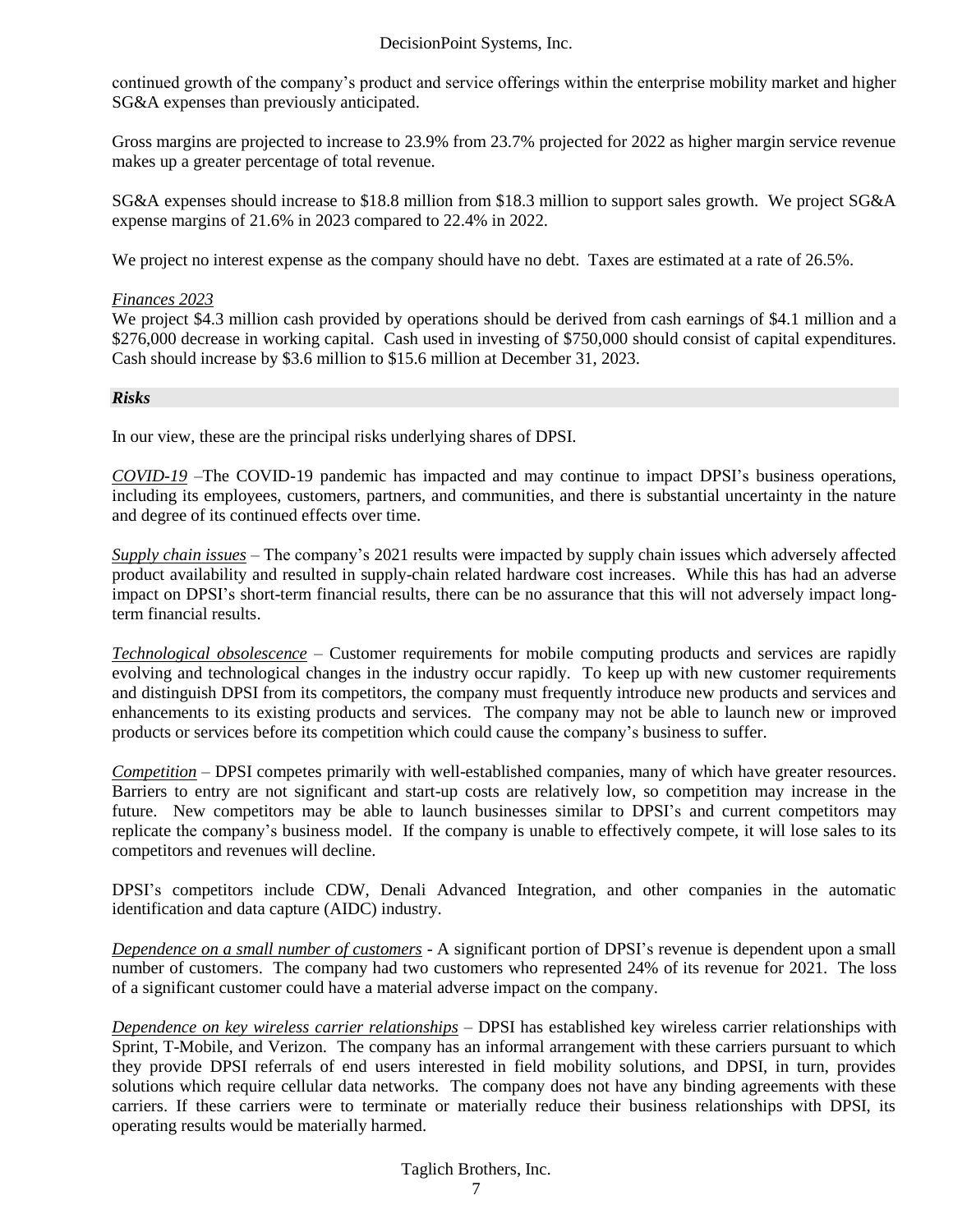*Liquidity risk* - Shares of DecisionPoint have risks common to those of the microcap segment of the market. Often these risks cause microcap stocks to trade at discounts to their peers. The most common of these risks is liquidity risk, which is typically caused by small trading floats and very low trading volume and can lead to large spreads and high volatility in stock price. There are 5.3 million shares in the float and the average daily volume is approximately 1.1 million shares.

*Miscellaneous risk* - The company's financial results and equity values are subject to other risks and uncertainties including competition, operations, financial markets, regulatory risk, and/or other events. These risks may cause actual results to differ from expected results.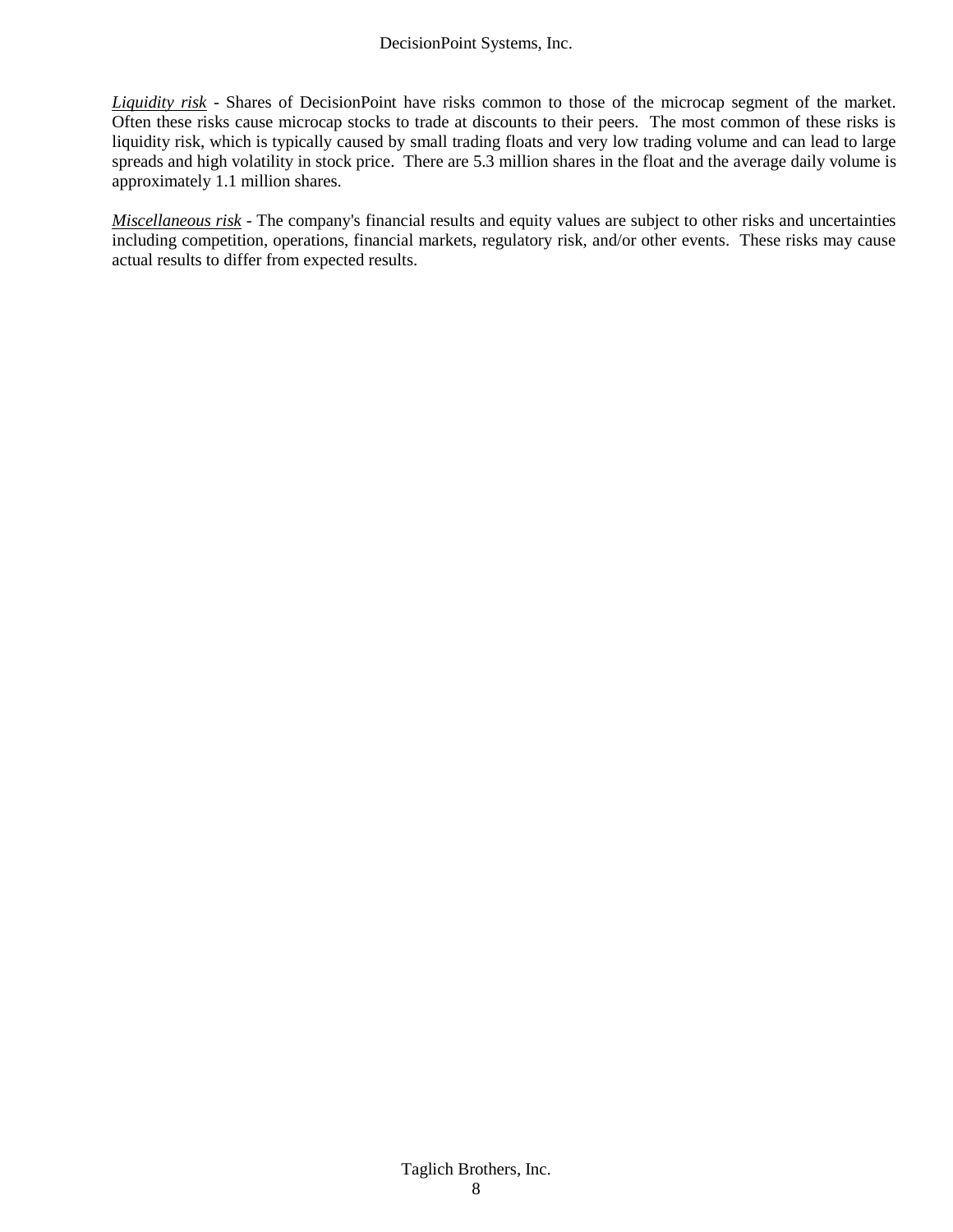#### Consolidated Balance Sheets (in thousands \$)

|                                                | 2019A  | 2020A  | 2021A  | 3/22A  | 2022E  | 2023E  |
|------------------------------------------------|--------|--------|--------|--------|--------|--------|
| Cash                                           | 2,620  | 2,005  | 2,587  | 9,349  | 11,998 | 15,591 |
| Accounts receivable                            | 8,710  | 16,438 | 12,302 | 15,806 | 15,890 | 16,917 |
| Inventory                                      | 3,825  | 884    | 2,111  | 1,050  | 1,781  | 1,892  |
| Deferred costs                                 | 2,201  | 1,744  | 1,998  | 1,918  | 1,918  | 1,918  |
| Prepaid expenses and other                     | 268    | 67     | 336    | 561    | 561    | 561    |
| Total current assets                           | 17,624 | 21,138 | 19,334 | 28,684 | 32,148 | 36,878 |
| Operating lease assets                         | 516    | 583    | 329    | 3,077  | 3,077  | 3,077  |
| Property and equipment, net                    | 239    | 751    | 834    | 1,190  | 1,035  | 935    |
| Deferred costs                                 | 1,258  | 2,097  | 1,492  | 1,698  | 1,698  | 1,698  |
| Deferred tax assets                            | 2,659  | 1,973  | 1,999  | 2,638  | 2,638  | 2,638  |
| Intangible assets                              | 2,394  | 4,663  | 3,564  | 6,650  | 5,750  | 4,550  |
| Goodwill                                       | 6,990  | 8,128  | 8,128  | 9,122  | 9,122  | 9,122  |
| Other assets                                   | 19     | 22     | 50     | 68     | 68     | 68     |
| <b>Total assets</b>                            | 31,699 | 39,355 | 35,730 | 53,127 | 55,536 | 58,966 |
| Accounts payable                               | 10,589 | 12,852 | 10,273 | 9,424  | 11,254 | 11,954 |
| Accrued expenses and other                     | 2,222  | 2,807  | 3,220  | 4,740  | 4,086  | 4,350  |
| Deferred revenue                               | 3,630  | 4,617  | 4,599  | 18,563 | 18,563 | 18,563 |
| Line of credit                                 | 3,177  | 1,206  |        |        |        |        |
| Current portion of debt                        | 144    |        | 3      | 3      |        |        |
| Due to related parties                         | 124    | 34     |        |        |        |        |
| Current portion of operating lease liabilities | 140    | 261    | 257    | 418    | 418    | 418    |
| <b>Total current liabilities</b>               | 20,026 | 21,777 | 18,352 | 33,148 | 34,321 | 35,285 |
| Deferred revenue                               | 1,979  | 3,140  | 2,510  | 2,825  | 2,825  | 2,825  |
| Long-term debt                                 | 390    | 1,361  | 146    | 145    |        |        |
| Operating lease liabilites                     | 388    | 340    | 83     | 2,854  | 2,854  | 2,854  |
| Other                                          |        | 873    | 381    | 221    | 221    | 221    |
| <b>Total liabilities</b>                       | 22,783 | 27,491 | 21,472 | 39,193 | 40,221 | 41,185 |
| Total stockholders' equity (deficit)*          | 8,916  | 11,864 | 14,258 | 13,934 | 15,314 | 17,781 |
| Total liabilities & stockholders' equity       | 31,699 | 39,355 | 35,730 | 53,127 | 55,536 | 58,966 |

\*2022 Includes \$(1.4 million) of additonal paid in capital from cashless exercise of stock options Source: Company filings, Taglich Brothers' estimates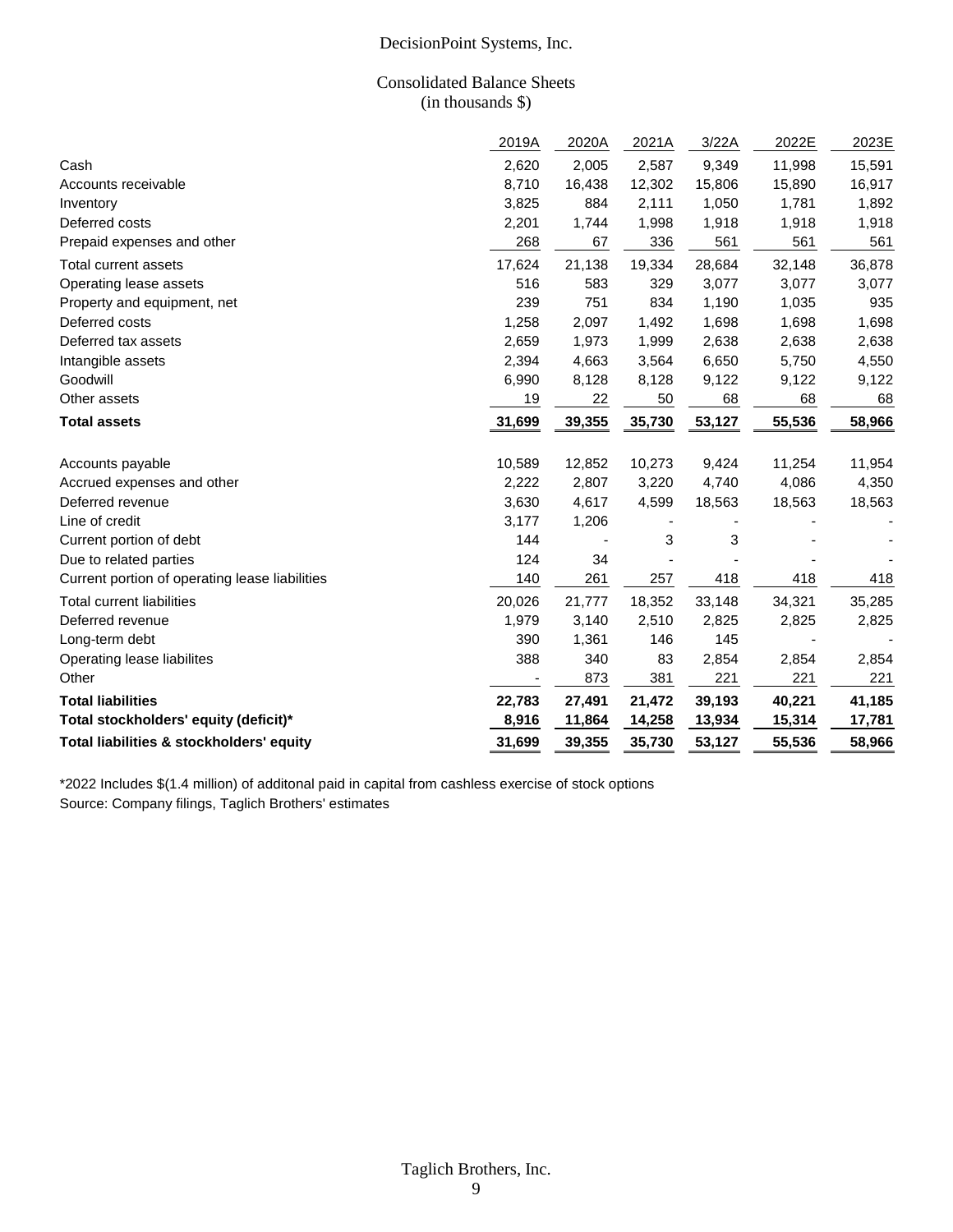#### Income Statements for the Fiscal Years Ended (in thousands \$)

|                            | 2019A      | 2020A  | 2021A      | 2022E      | 2023E  |
|----------------------------|------------|--------|------------|------------|--------|
| Product sales              | 31,990     | 50,673 | 50,480     | 62,730     | 66,000 |
| Service sales              | 11,899     | 12,687 | 15,463     | 18,991     | 21,000 |
|                            |            |        |            |            |        |
| Net sales                  | 43,889     | 63,360 | 65,943     | 81,721     | 87,000 |
| Cost of product sales      | 25,866     | 40,129 | 39,943     | 49,906     | 52,470 |
| Cost of service sales      | 7,267      | 8,413  | 10,696     | 12,426     | 13,734 |
| Cost of sales              | 33,133     | 48,542 | 50,639     | 62,332     | 66,204 |
| Gross profit               | 10,756     | 14,818 | 15,304     | 19,389     | 20,796 |
| Sales and marketing        | 4,907      | 5,587  | 7,354      | 8,965      | 9,200  |
| General and administrative | 3,999      | 5,203  | 7,552      | 9,361      | 9,600  |
| Operating income (loss)    | 1,850      | 4,028  | 398        | 1,063      | 1,996  |
| Other income               |            | 213    | 1,211      | 4          |        |
| Interest expense           | (649)      | (319)  | (79)       | (25)       |        |
| Income (loss) before taxes | 1,201      | 3,922  | 1,530      | 1,042      | 1,996  |
| Income taxes / (benefit)   | 310        | 1,061  | 116        | (418)      | 529    |
| Net income (loss)          | 891        | 2,861  | 1,414      | 1,460      | 1,467  |
| <b>EPS</b>                 | 0.12       | 0.37   | 0.19       | 0.19       | 0.19   |
| <b>Shares Outstanding</b>  | 7,671      | 7,811  | 7,593      | 7,664      | 7,664  |
| <b>EBITDA</b>              |            | 5,129  | 2,996      | 2,867      | 3,596  |
| Adjusted EBITDA            |            | 5,003  | 2,788      | 3,863      | 4,596  |
| <b>Margin Analysis</b>     |            |        |            |            |        |
| Gross margin - product     | 19.1%      | 20.8%  | 20.9%      | 20.4%      | 20.5%  |
| Gross margin - service     | 38.9%      | 33.7%  | 30.8%      | 34.6%      | 34.6%  |
| Gross margin               | 24.5%      | 23.4%  | 23.2%      | 23.7%      | 23.9%  |
| Sales and marketing        | 11.2%      | 8.8%   | 11.2%      | 11.0%      | 10.6%  |
| General and administrative | 9.1%       | 8.2%   | 11.5%      | 11.5%      | 11.0%  |
| Operating margin           | 4.2%       | 6.4%   | 0.6%       | 1.3%       | 2.3%   |
| Net margin                 | 2.0%       | 4.5%   | 2.1%       | 1.8%       | 1.7%   |
| Tax rate                   | 25.8%      | 27.1%  | 7.6%       | $(40.2)\%$ | 26.5%  |
| Year / Year Growth         |            |        |            |            |        |
| <b>Total Revenues</b>      | 24.8%      | 44.4%  | 4.1%       | 23.9%      | 6.5%   |
| Net Income                 | (77.6)%    | 221.1% | $(50.6)\%$ | 3.3%       | 0.5%   |
| <b>EPS</b>                 | $(83.4)\%$ | 215.3% | $(49.2)\%$ | 2.3%       | 0.5%   |

Source: Company filings, Taglich Brothers' estimates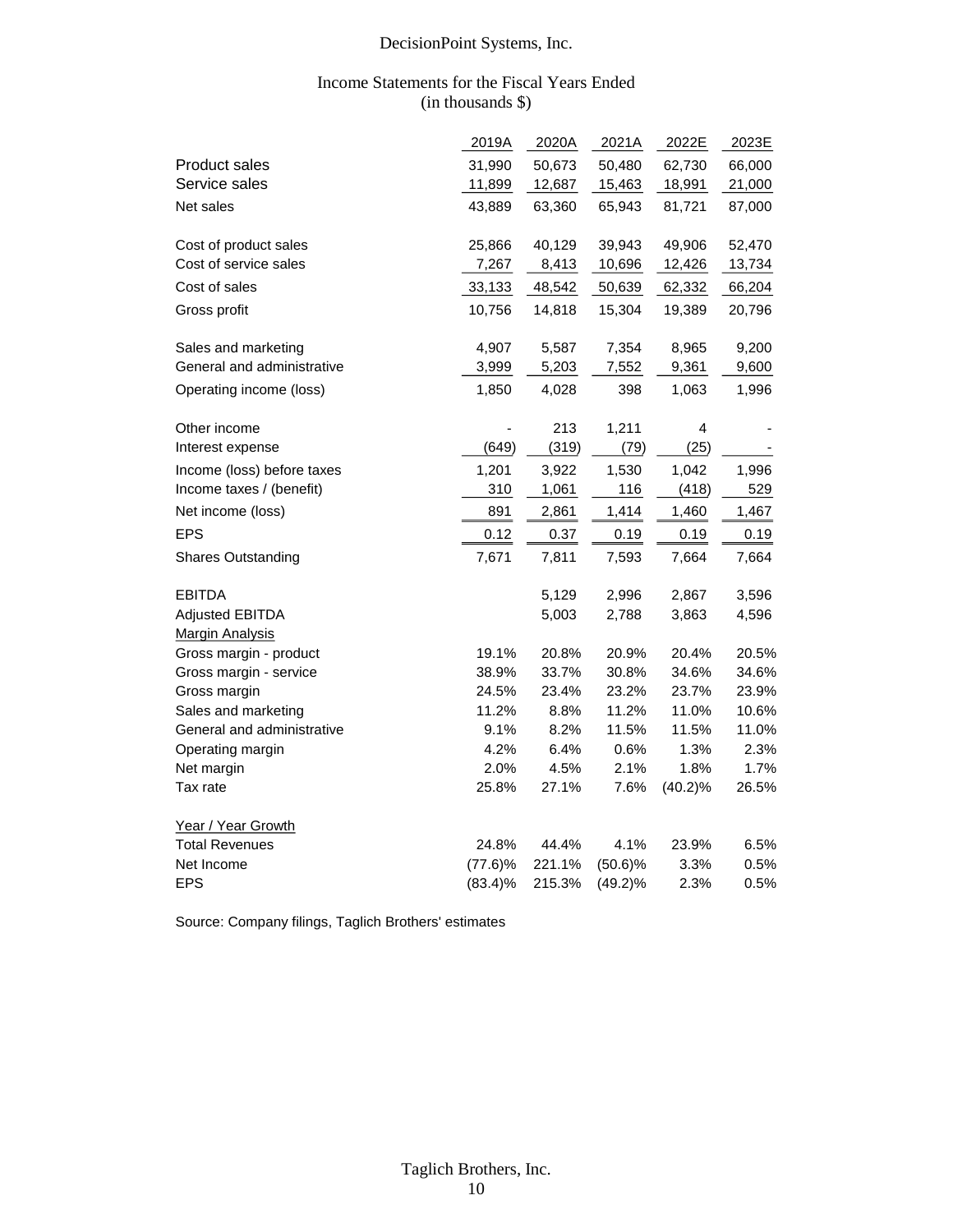#### 2021A - 2023E Quarterly Income Statements (in thousands \$)

|                            | 1Q21A                                  | 2Q21A      | 3Q21A  | 4Q21A       | 2021A      | 1Q22A          | 2Q22E  | 3Q22E      | 4Q22E  | 2022E   | 1Q23E                    | 2Q23E  | 3Q23E  | 4Q23E  | 2023E  |
|----------------------------|----------------------------------------|------------|--------|-------------|------------|----------------|--------|------------|--------|---------|--------------------------|--------|--------|--------|--------|
| Product sales              | 11.925                                 | 11,574     | 14,349 | 12.634      | 50.480     | 15,580         | 16,350 | 15,600     | 15,200 | 62,730  | 14,850                   | 17.750 | 16,900 | 16,500 | 66,000 |
| Service sales              | 4,147                                  | 3,595      | 3,870  | 3,849       | 15,463     | 4,141          | 5,150  | 4,900      | 4,800  | 18,991  | 4,750                    | 5,650  | 5,350  | 5,250  | 21,000 |
| Net sales                  | 16,072                                 | 15,169     | 18,219 | 16,483      | 65,943     | 19,721         | 21,500 | 20,500     | 20,000 | 81,721  | 19,600                   | 23,400 | 22,250 | 21,750 | 87,000 |
| Cost of product sales      | 9,451                                  | 9,208      | 11,267 | 9,995       | 39,943     | 12,422         | 12,998 | 12,402     | 12,084 | 49,906  | 11,806                   | 14,111 | 13,436 | 13,118 | 52,470 |
| Cost of service sales      | 2,783                                  | 2,465      | 2,764  | 2,706       | 10,696     | 2,625          | 3,399  | 3,234      | 3,168  | 12,426  | 3,107                    | 3,695  | 3,499  | 3,434  | 13,734 |
| Cost of sales              | 12,234                                 | 11,673     | 14,031 | 12,701      | 50,639     | 15,047         | 16,397 | 15,636     | 15,252 | 62,332  | 14,912                   | 17,806 | 16,934 | 16,551 | 66,204 |
| Gross profit               | 3,838                                  | 3,496      | 4,188  | 3,782       | 15,304     | 4,674          | 5,103  | 4,864      | 4,748  | 19,389  | 4,688                    | 5,594  | 5,316  | 5,199  | 20,796 |
| Sales and marketing        | 1,889                                  | 1,910      | 1,812  | 1,743       | 7,354      | 2,175          | 2,355  | 2,245      | 2,190  | 8,965   | 2,080                    | 2,470  | 2,350  | 2,300  | 9,200  |
| General and administrative | 1,620                                  | 1,474      | 1,498  | 2,960       | 7,552      | 2,261          | 2,460  | 2,350      | 2,290  | 9,361   | 2,150                    | 2,590  | 2,460  | 2,400  | 9,600  |
| Operating income (loss)    | 329                                    | 112        | 878    | (921)       | 398        | 238            | 288    | 269        | 268    | 1,063   | 458                      | 534    | 506    | 499    | 1,996  |
| Other income               | 1,211                                  |            |        |             | 1,211      | $\overline{4}$ |        |            |        | 4       |                          |        |        |        |        |
| Interest expense           | (29)                                   | (21)       | (17)   | (12)        | (79)       | (25)           |        |            |        | (25)    | $\overline{\phantom{a}}$ |        |        |        |        |
| Income (loss) before taxes | 1,511                                  | 91         | 861    | (933)       | 1,530      | 217            | 288    | 269        | 268    | 1,042   | 458                      | 534    | 506    | 499    | 1,996  |
| Income taxes / (benefit)   | 178                                    | (79)       | 249    | (232)       | 116        | (637)          | 76     | 71         | 71     | (418)   | 121                      | 141    | 134    | 132    | 529    |
| Net income (loss)          | 1,333                                  | 170        | 612    | (701)       | 1,414      | 854            | 211    | 198        | 197    | 1,460   | 336                      | 392    | 372    | 367    | 1,467  |
| <b>EPS</b>                 | 0.17                                   | 0.02       | 0.08   | (0.10)      | 0.19       | 0.11           | 0.03   | 0.03       | 0.03   | 0.19    | 0.04                     | 0.05   | 0.05   | 0.05   | 0.19   |
| Shares Outstanding         | 7,894                                  | 7,604      | 7,230  | 7,003       | 7,593      | 7,664          | 7,664  | 7,664      | 7,664  | 7,664   | 7,664                    | 7,664  | 7,664  | 7,664  | 7,664  |
| <b>EBITDA</b>              |                                        |            |        |             | 2,996      |                |        |            |        | 2,867   |                          |        |        |        | 3,596  |
| Adjusted EBITDA            |                                        |            |        |             | 2,788      |                |        |            |        | 3,863   |                          |        |        |        | 4,596  |
| Margin Analysis            |                                        |            |        |             |            |                |        |            |        |         |                          |        |        |        |        |
| Gross margin - product     | 20.7%                                  | 20.4%      | 21.5%  | 20.9%       | 20.9%      | 20.3%          | 20.5%  | 20.5%      | 20.5%  | 20.4%   | 20.5%                    | 20.5%  | 20.5%  | 20.5%  | 20.5%  |
| Gross margin - service     | 32.9%                                  | 31.4%      | 28.6%  | 29.7%       | 30.8%      | 36.6%          | 34.0%  | 34.0%      | 34.0%  | 34.6%   | 34.6%                    | 34.6%  | 34.6%  | 34.6%  | 34.6%  |
| Gross margin               | 23.9%                                  | 23.0%      | 23.0%  | 22.9%       | 23.2%      | 23.7%          | 23.7%  | 23.7%      | 23.7%  | 23.7%   | 23.9%                    | 23.9%  | 23.9%  | 23.9%  | 23.9%  |
| Sales and marketing        | 11.8%                                  | 12.6%      | 9.9%   | 10.6%       | 11.2%      | 11.0%          | 11.0%  | 11.0%      | 11.0%  | 11.0%   | 10.6%                    | 10.6%  | 10.6%  | 10.6%  | 10.6%  |
| General and administrative | 10.1%                                  | 9.7%       | 8.2%   | 18.0%       | 11.5%      | 11.5%          | 11.4%  | 11.5%      | 11.5%  | 11.5%   | 11.0%                    | 11.1%  | 11.1%  | 11.0%  | 11.0%  |
| Operating margin           | 2.0%                                   | 0.7%       | 4.8%   | (5.6)%      | 0.6%       | 1.2%           | 1.3%   | 1.3%       | 1.3%   | 1.3%    | 2.3%                     | 2.3%   | 2.3%   | 2.3%   | 2.3%   |
| Net margin                 | 8.3%                                   | 1.1%       | 3.4%   | (4.3)%      | 2.1%       | 4.3%           | 1.0%   | 1.0%       | 1.0%   | 1.8%    | 1.7%                     | 1.7%   | 1.7%   | 1.7%   | 1.7%   |
| <b>Tax</b> rate            | 11.8%                                  | $(86.8)\%$ | 28.9%  | 24.9%       | 7.6%       | <b>NMF</b>     | 26.5%  | 26.5%      | 26.5%  | (40.2)% | 26.5%                    | 26.5%  | 26.5%  | 26.5%  | 26.5%  |
| Year / Year Growth         |                                        |            |        |             |            |                |        |            |        |         |                          |        |        |        |        |
| <b>Total Revenues</b>      | $(12.1)\%$                             | (3.1)%     | 63.9%  | (9.9)%      | 4.1%       | 22.7%          | 41.7%  | 12.5%      | 21.3%  | 23.9%   | $(0.6)$ %                | 8.8%   | 8.5%   | 8.7%   | 6.5%   |
| Net Income                 | 29.5%                                  | $(83.3)\%$ | 182.0% | $(216.8)\%$ | $(50.6)\%$ | (35.9)%        | 24.4%  | $(67.7)\%$ | 128.1% | 3.3%    | $(60.6)\%$               | 85.5%  | 88.0%  | 86.2%  | 0.5%   |
| <b>EPS</b>                 | 28.3%                                  | $(82.8)\%$ | 205.1% | $(230.3)\%$ | $(49.2)\%$ | $(34.0)\%$     | 23.4%  | $(69.5)\%$ | 125.7% | 2.3%    | $(60.6)\%$               | 85.5%  | 88.0%  | 86.2%  | 0.5%   |
|                            | $\Gamma_{\alpha}$ all als Dundhame Les |            |        |             |            |                |        |            |        |         |                          |        |        |        |        |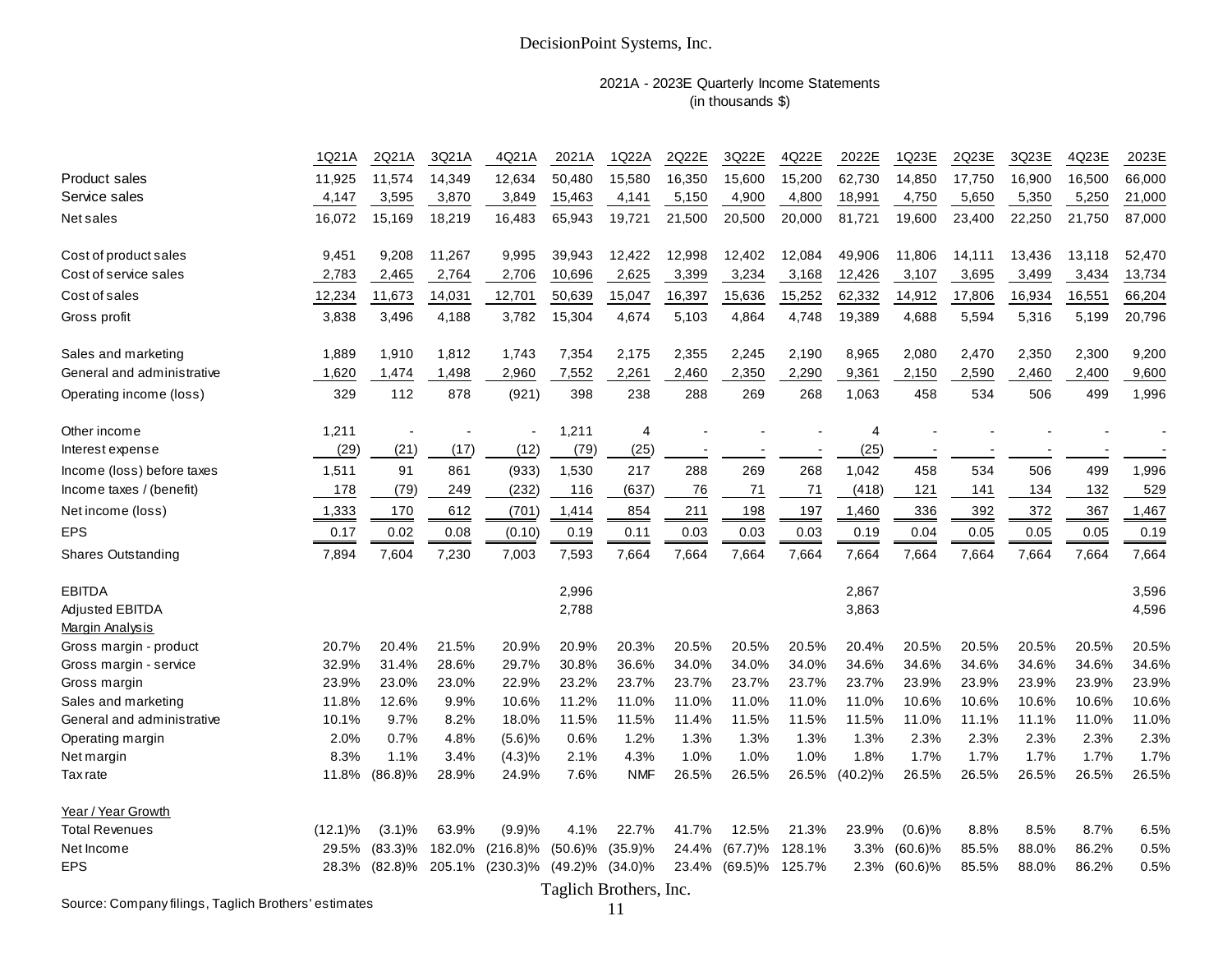#### Statement of Cash Flows for the Periods Ended (in thousands \$)

|                                           | 2019A                        | 2020A                        | 2021A    | 3M22A                    | 2022E    | 2023E   |
|-------------------------------------------|------------------------------|------------------------------|----------|--------------------------|----------|---------|
| Net income (loss)                         | 891                          | 2,861                        | 1,414    | 854                      | 1,460    | 1,467   |
| Depreciation & amortization               | 809                          | 888                          | 1,387    | 452                      | 1,800    | 1,600   |
| Gain on extinguishment of debt            | $\qquad \qquad \blacksquare$ |                              | (1, 211) |                          |          |         |
| Amortization of deferred financing costs  | 304                          | 157                          | 24       | ÷,                       |          |         |
| Share-based compensation                  | 324                          | 87                           | 1,003    | 225                      | 1,000    | 1,000   |
| Acquisition earn-out adjustment           | (110)                        | $\blacksquare$               | (187)    | $\overline{\phantom{a}}$ |          |         |
| Deferred taxes                            | 265                          | 686                          | (26)     | (639)                    | (639)    |         |
| Allowance for doubful accounts            | 5                            | 25                           |          |                          |          |         |
| Cash earnings (loss)                      | 2,488                        | 4,704                        | 2,404    | 892                      | 3,621    | 4,067   |
| Changes in assets and liabilities         |                              |                              |          |                          |          |         |
| Accounts receivable                       | (503)                        | (5,853)                      | 4,136    | (2, 102)                 | (3,588)  | (1,026) |
| Inventory                                 | (3, 469)                     | 2,945                        | (1, 227) | 1,190                    | 330      | (111)   |
| Deferred costs                            | (746)                        | (382)                        | 351      | (3)                      | (126)    |         |
| Prepaid expenses and other                | (148)                        | 254                          | (294)    | (225)                    | (225)    |         |
| Other assets                              | 21                           | (8)                          | (28)     | (18)                     | (18)     |         |
| Accounts payable                          | 4,047                        | 585                          | (2, 579) | (1, 407)                 | 981      | 699     |
| Acrrued expenses and other                | 275                          | 294                          | 277      | (901)                    | (667)    | 394     |
| Due to related parties                    | 16                           | (90)                         | (34)     | $\overline{\phantom{a}}$ |          |         |
| Operating lease liabilites                | (163)                        | 6                            | (7)      | 184                      | 184      | 320     |
| Deferred revenue                          | 717                          | 1,738                        | (648)    | 14,059                   | 14,279   |         |
| (Increase) decrease in working capital    | 47                           | (511)                        | (53)     | 10,777                   | 11,150   | 276     |
| Net cash provided by (used in) operations | 2,535                        | 4,193                        | 2,352    | 11,669                   | 14,772   | 4,343   |
| Purchases of property and equipment       | (175)                        | (93)                         | (371)    | (447)                    | (750)    | (750)   |
| Cash paid for acquisitions                | (500)                        | (3,409)                      | (170)    | (4, 460)                 | (4, 460) |         |
| Net cash provided by (used in) investing  | (675)                        | (3,502)                      | (541)    | (4,907)                  | (5,210)  | (750)   |
| Repayment of term debt                    | (1,636)                      | (646)                        |          |                          | (148)    |         |
| Line of credit                            | (19)                         | (1,971)                      | (1,206)  |                          |          |         |
| Proceeds from issuance of term debt       |                              | 1,361                        |          |                          |          |         |
| Debt issuance costs                       | (36)                         | (53)                         |          |                          |          |         |
| Taxes paid in lieu of shares issued       | $\overline{\phantom{a}}$     |                              | (25)     |                          |          |         |
| Proceeds from exercise of stock options   | 1                            | $\qquad \qquad \blacksquare$ | 2        |                          |          |         |
| Net cash provided by (used in) Financing  | (1,690)                      | (1, 309)                     | (1, 229) |                          | (148)    |         |
| Net change in cash                        | 170                          | (618)                        | 582      | 6,762                    | 9,414    | 3,593   |
| Cash - beginning of period                | 2,450                        | 2,620                        | 2,002    | 2,584                    | 2,584    | 11,998  |
| Cash - end of period                      | 2,620                        | 2,002                        | 2,584    | 9,346                    | 11,998   | 15,591  |

Source: Company filings, Taglich Brothers' estimates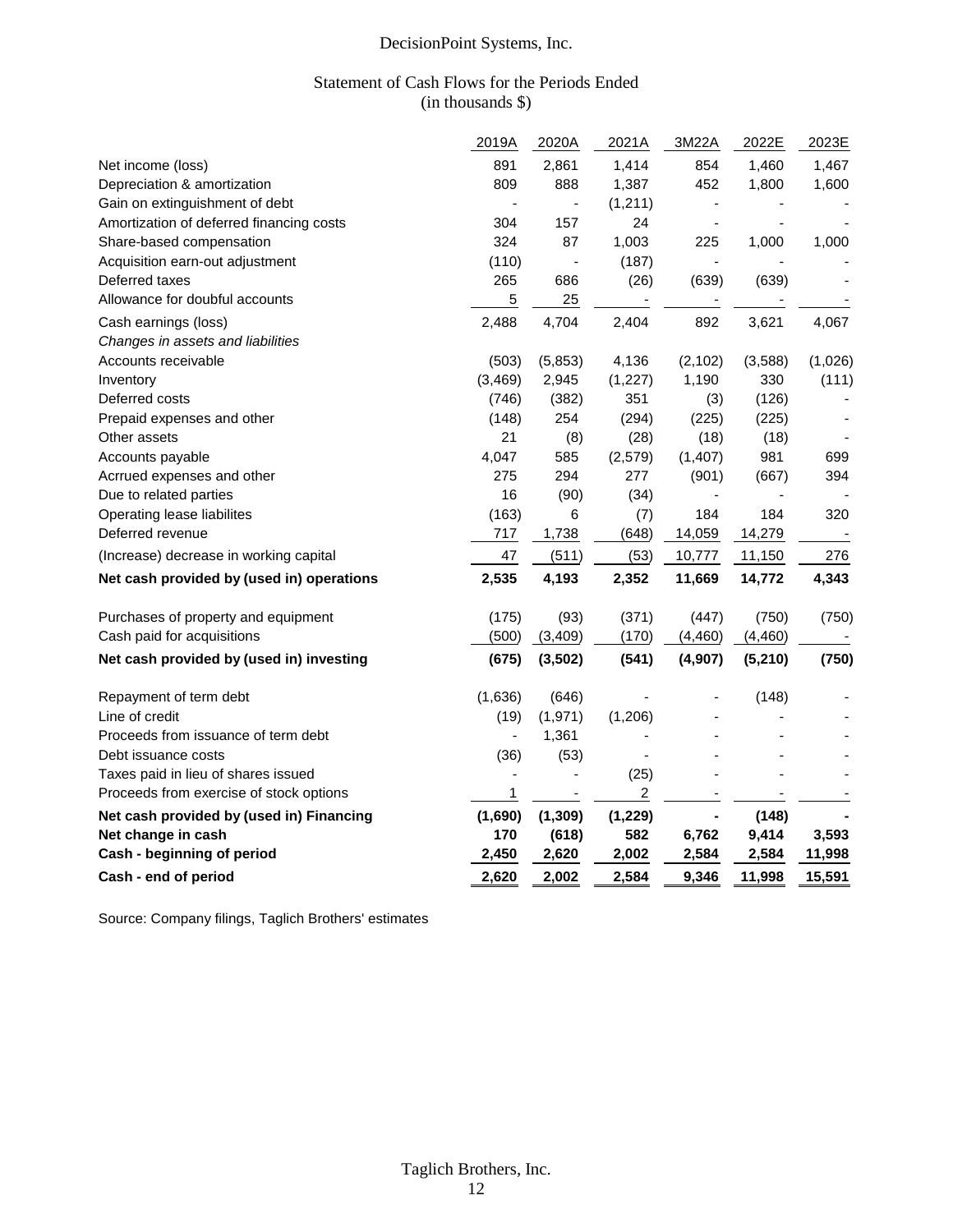#### **Price Chart**



#### **Taglich Brothers' Current Ratings Distribution**





|                               |   | <b>Investment Banking Services for Companies Covered in the Past 12 Months</b> |
|-------------------------------|---|--------------------------------------------------------------------------------|
|                               |   |                                                                                |
|                               | # | $\frac{0}{2}$                                                                  |
|                               |   | 25                                                                             |
|                               |   |                                                                                |
| Rating<br>Buy<br>Hold<br>Sell |   |                                                                                |
| Not Rated                     |   |                                                                                |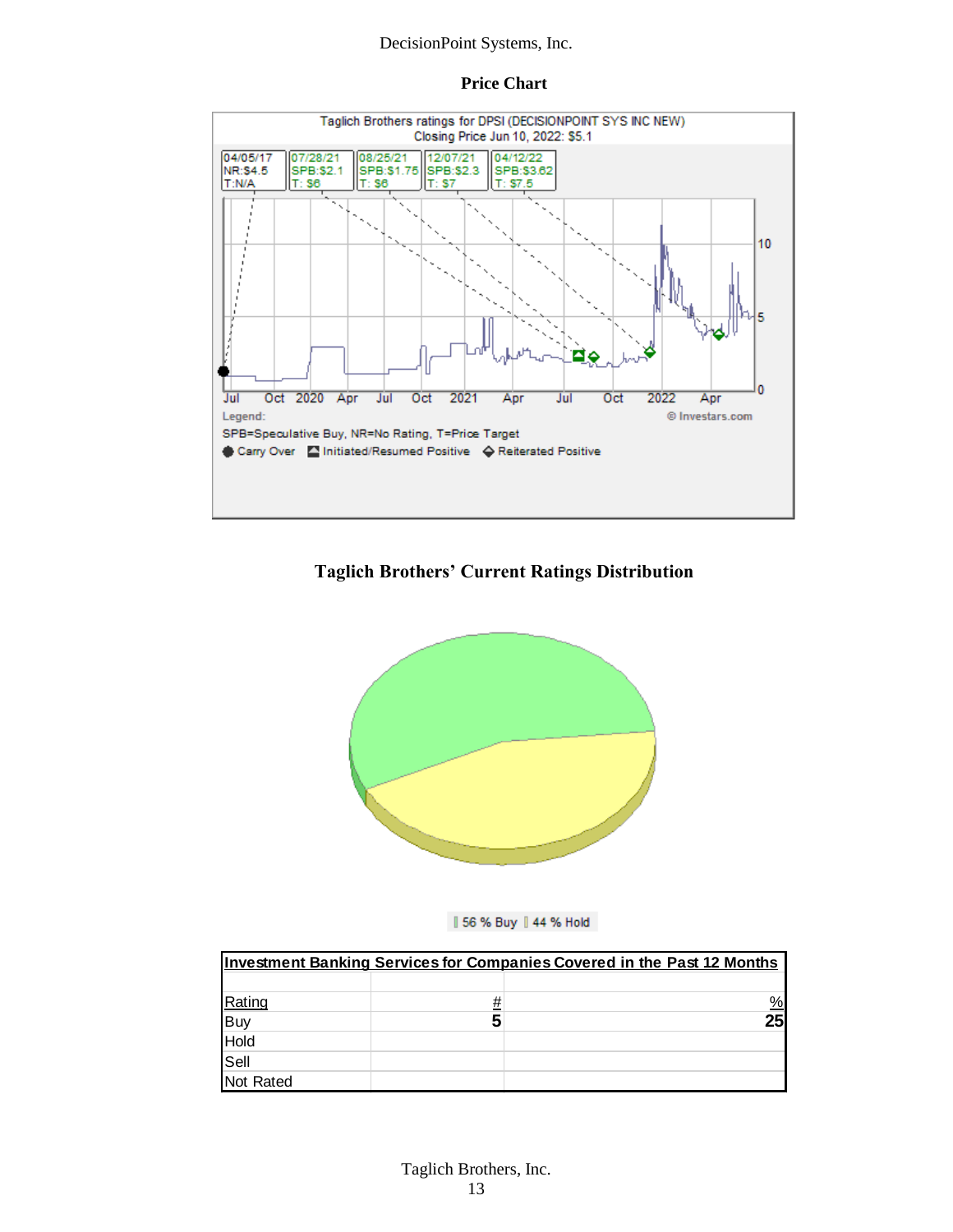#### **Important Disclosures**

As of June 8, 2022, Michael Taglich, President of Taglich Brothers, Inc. and a Director of DecisionPoint Systems, Inc. owns or has a controlling interest in 752,540 shares of DPSI common stock, options to buy 11,000 shares of DPSI common stock, and warrants to acquire 78,778 shares of DPSI common stock. Robert Taglich, Managing Director of Taglich Brothers, Inc., owns or has a controlling interest in 406,761 shares of DPSI common stock, and warrants to acquire 157,555 shares of DPSI common stock. William Cooke, Vice President - Investment Banking of Taglich Brothers, Inc. and a Director of DecisionPoint Systems, Inc. owns or has a controlling interest in 3,940 shares of DPSI common stock, options to buy 2,000 shares of DPSI common stock, and warrants to acquire 17,153 shares of DPSI common stock. Doug Hailey, Director of Investment Banking at Taglich Brothers, Inc., owns or has a controlling interest in 3,458 shares of DPSI common stock and warrants to purchase 68,610 shares of common stock. Richard Oh, Managing Director of Taglich Brothers, Inc., owns or has a controlling interest in warrants to purchase 16,250 shares of DPSI common stock. John Nobile, the research analyst of this report, owns or has a controlling interest in 607 shares of DPSI common stock and warrants to purchase 7,600 shares of DPSI common stock. Other employees at Taglich Brothers, Inc. also own or have controlling interests in warrants to purchase 75,100 shares of DPSI common stock. Taglich Brothers, Inc. had an investment banking relationship with the company mentioned in this report. In December 2012, and November 2013, Taglich Brothers Inc. served as the placement agent in private placements of convertible preferred stock for the company. In March 2016, Taglich Brothers Inc. served as the placement agent in a private placement of secured notes for the company. In June 2018, Taglich Brothers Inc. served as the placement agent in a private placement of common stock for the company. In October 2018, Taglich Brothers Inc. served as the placement agent in private placements of notes and common stock for the company.

All research issued by Taglich Brothers, Inc. is based on public information. The company will pay a monthly monetary fee of \$1,500 (USD) for the creation and dissemination of research reports for a minimum of twelve months after publication of the initiation report.

#### **General Disclosures**

The information and statistical data contained herein have been obtained from sources, which we believe to be reliable but in no way are warranted by us as to accuracy or completeness. We do not undertake to advise you as to changes in figures or our views. This is not a solicitation of any order to buy or sell. Taglich Brothers, Inc. is fully disclosed with its clearing firm, Axos Clearing, LLC, is not a market maker and does not sell to or buy from customers on a principal basis. The above statement is the opinion of Taglich Brothers, Inc. and is not a guarantee that the target price for the stock will be met or that predicted business results for the company will occur. There may be instances when fundamental, technical and quantitative opinions contained in this report are not in concert. We, our affiliates, any officer, director or stockholder or any member of their families may from time to time purchase or sell any of the above-mentioned or related securities. Analysts and members of the Research Department are prohibited from buying or selling securities issued by the companies that Taglich Brothers, Inc. has a research relationship with, except if ownership of such securities was prior to the start of such relationship, then an Analyst or member of the Research Department may sell such securities after obtaining expressed written permission from Compliance.